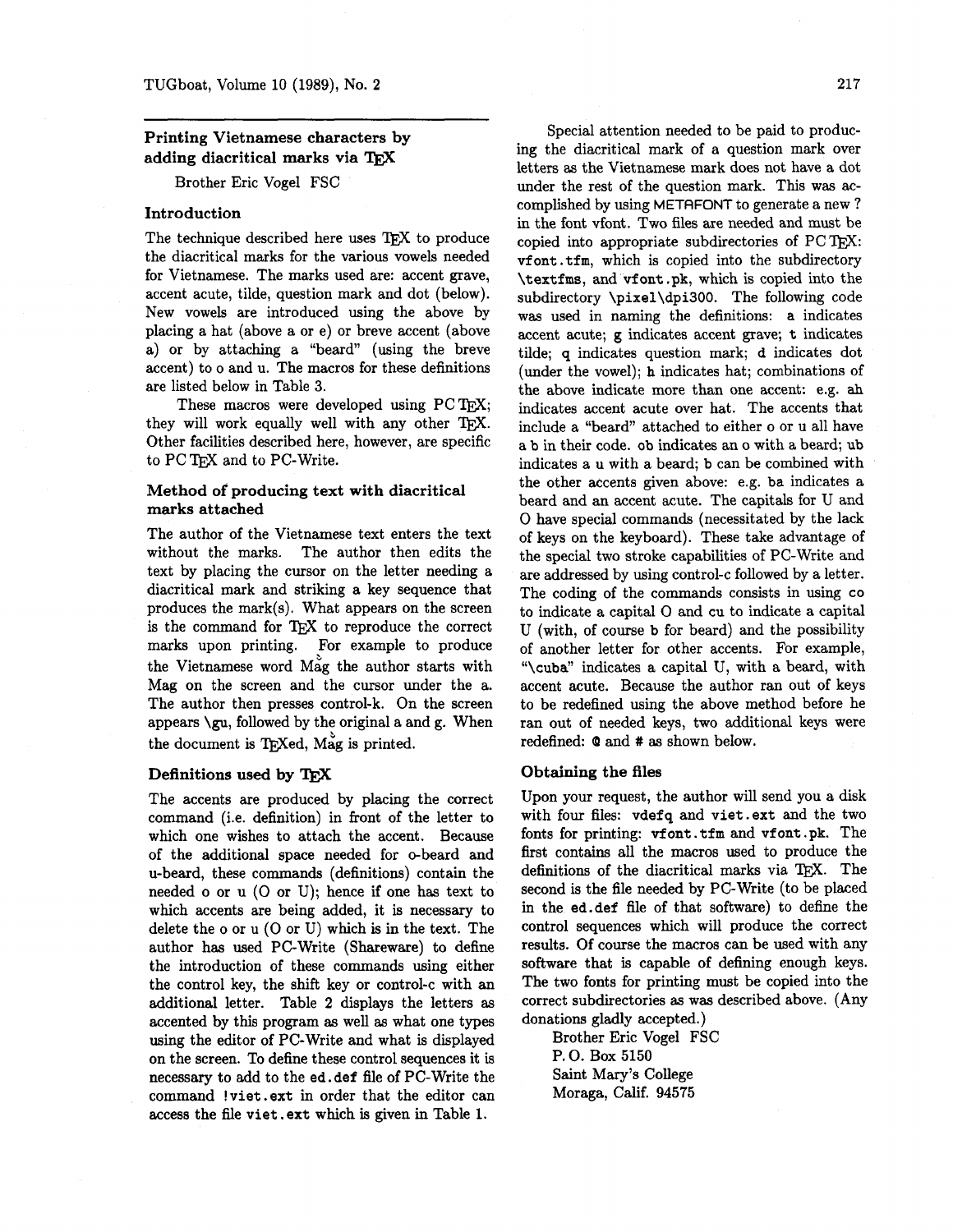**Table 1. Key redefining used by PC-Write. Parentheses not included. Found in file: viet.ext.**  064:092,113,117,032 (Redefines @ key to be \qu, question over breve)  $035:092.117,100.032$  (Redefines  $\#$  key to be \ud, breve over, dot under) c:555, "CAPBEAR"; (Beginning of redefinition of keys via two strokes) 556,113, "\cob "; (Ctrl-c, q. Capital O with a beard) 556,119, "\cobg "; (Ctrl-c, w. Capital O with a beard and accent grave) 556,101, "\coba "; (Ctrl-c, e. Capital 0 with a beard and accent acute) 556,114, "\cobt"; (Ctrl-c, r. Capital O with a beard and tilde) 556,116, "\cobq "; (Ctrl-c, t. Capital 0 with a beard and question mark) 556,121, "\cobd "; (Ctrl-c, y. Capital 0 with a beard and dot below) 556,097, "\cub "; (Ctrl-c, a. Capital U with a beard) 556,115, "\cubg "; (Ctrl-c, s. Capital U with a beard and accent grave) 556,100, "\cuba "; (Ctrl-c, d. Capital U with a beard and accent acute) 556,102, "\cubt "; (Ctrl-c, f. Capital U with a beard and tilde) 556,103, "\cubq "; (Ctrl-c, g. Capital U with a beard and question mark) 556,104, "\cubd " (Ctrl-c, h. Capital U with a beard and dot below) z: **"\g** " (Ctrl-z. Accent grave) x: **"\a** " (Ctrl-x. Accent acute) v: "\t " (Ctrl-v. Tilde) b: "\q " (Ctrl-b. Question mark) n: "\d " (Ctrl-n. Dot under letter) m: "\tu " (Ctrl-m. Tilde over breve) a: "\ub " (Ctrl-m. Lower case u with a beard) s: " $\log u \simeq$  (Ctrl-s. u with a beard and accent grave) d: " $\bar{u}$  u\s " (Ctrl-d. u with a beard and accent acute) f: " $\beta$  " (Ctrl-f. u with a beard and tilde) g: " $\log u \$ " (Ctrl-g. u with a beard and question mark) h: "\bd u\s " (Ctrl-h. u with a beard and dot below) j: "\u " (Ctrl-j. Accent breve) k: **"\gu** " (Ctrl-k. Accent grave over breve) 1: "\au " (Ctrl-1. Accent acute over breve) q: "\ob " (Ctrl-q. Lower case o with a beard) w: "\bg o\s " (Ctrl-w. o with beard and accent grave) e: "\ba o\s " (Ctrl-e. o with beard and accent acute) r: "\bt  $o\$ s" (Ctrl-r. o with beard and tilde) t: " $\b{bq}$  o s " (Ctrl-t. o with beard and question mark) y: "\bd o\s " (Ctrl-y. o with a beard and dot below) u: "\h " (Ctrl-u. Hat over letter) i: "\gh "(Ctrl-i. Accent grave over hat) o: **"\ah** " (Ctrl-o. Accent acute over hat) p: "\th " (Ctrl-p. Tilde over hat) [: "\qh " (Ctrl-[. Question mark over hat)  $\cdot$  "\hd " (Ctrl- $\cdot$ ]. Hat over, dot under)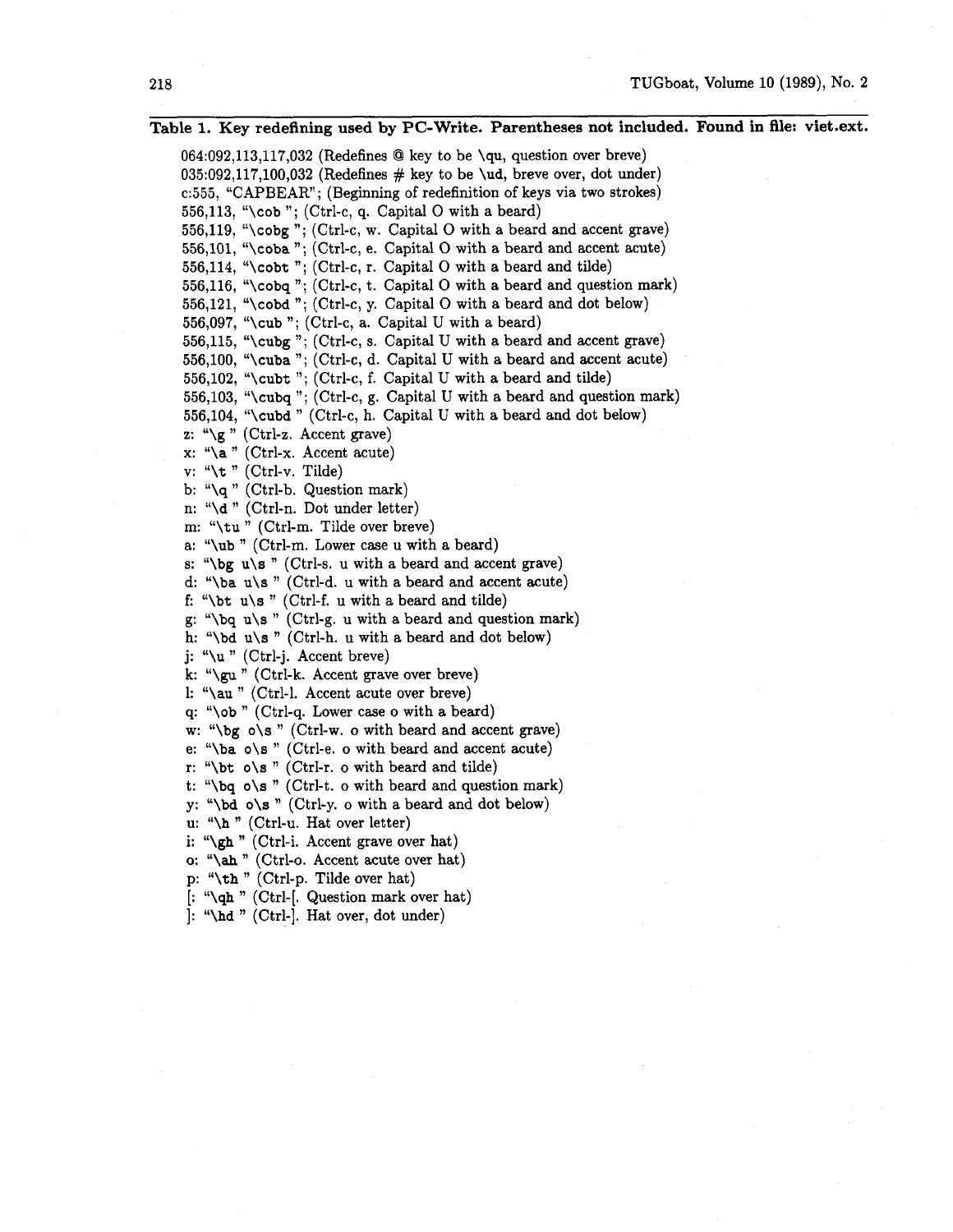|               | <b>VOWEL</b>       | <b>GRAVE</b>             | <b>ACUTE</b>             | TILDE                        | QUEST.                                          | <b>DOT</b>              |
|---------------|--------------------|--------------------------|--------------------------|------------------------------|-------------------------------------------------|-------------------------|
|               | $\pmb{\mathrm{A}}$ | À                        | Á                        | Ã                            | $\mbox{\AA}$                                    | Ą.                      |
|               | $\bf a$            | à                        | á                        | $\tilde{\textbf{a}}$         | $\hat{a}$                                       | ą                       |
| TYPE          |                    | ${\it ctl-z}$            | $ctl-x$                  | $ctl-v$                      | ctl-b                                           | $ctl-n$                 |
| <b>SCREEN</b> |                    | $\sqrt{g}$               | $\lambda$                | $\lambda t$                  | ١q                                              | $\mathcal{A}$           |
|               | Â                  | À                        | $\acute{\text{A}}$       | $\tilde{\text{A}}$           | $\hat{\text{A}}$                                | Â                       |
|               | â                  | $\hat{\hat{\mathbf{a}}}$ | $\acute{\hat{\rm a}}$    | $\tilde{\hat{\mathbf{a}}}$   | $\hat{a}$                                       | $\hat{a}$               |
| TYPE          | ctl-u              | ctl-i                    | ctl-o                    | ctl-p                        | $ctl-$ [                                        | $ctl-$ ]                |
| <b>SCREEN</b> | $\Lambda$          | $\sqrt{gh}$              | $\verb \ah $             | $\th$                        | $\qquad \qquad \qquad \setminus \! \mathrm{qh}$ | $\hbox{\textbackslash}$ |
|               | Ă                  | À                        | Á                        | $\tilde{\text{A}}$           | $\pmb{\mathring{A}}$                            | Ă                       |
|               | ă                  | $_{\rm a}^{\rm s}$       | $\overset{\circ}{\rm a}$ | $\tilde{\tilde{\mathbf{a}}}$ | $\frac{3}{a}$                                   | $\check{\rm a}$         |
| TYPE          | ctl-j              | $ctl-k$                  | $ctl-1$                  | $ctl-m$                      | $\mathbf{shift}\text{-}2$                       | shift-3                 |
| <b>SCREEN</b> | $\mathbf{u}$       | \gu                      | \au                      | \tu                          | \qu                                             | $\sqrt{ud}$             |
|               | ${\bf E}$          | È                        | É                        | Ê                            | $\hat{\mathbf{E}}$                              | Ė                       |
|               | $\mathbf{e}$       | è                        | $\acute{\text{e}}$       | ĕ                            | $\stackrel{?}{e}$                               | ę                       |
| TYPE          |                    | $ctl-z$                  | $ctl-x$                  | $\operatorname{ctl-v}$       | $ctl-b$                                         | $ctl-n$                 |
| <b>SCREEN</b> |                    | $\sqrt{g}$               | $\lambda$ a              | \t                           | $\mathbf{q}$                                    | $\mathcal{A}$           |
|               | Ê                  | È                        | É                        | $\tilde{\hat{\mathbf{E}}}$   | $\hat{\hat{\mathbf{E}}}$                        | Ê                       |
|               | ê                  | $\hat{\hat{\mathbf{e}}}$ | $\acute{\hat{\rm e}}$    | $\tilde{\hat{\mathrm{e}}}$   | $\hat{\hat{\mathbf{e}}}$                        | $\hat{e}$               |
| TYPE          | $ct$ -u            | ctl-i                    | $ctl-o$                  | ctl-p                        | $ctl-$ [                                        | ctl-]                   |
| <b>SCREEN</b> | $\lambda$          | $\sqrt{gh}$              | $\lambda$                | $\hbar$                      | $\qquad \qquad \text{ab}$                       | $\hbox{\sf h}$ d        |
|               | $\mathbf I$        | Ì                        | Í                        | $\tilde{\text{I}}$           | $\hat{\mathbf{f}}$                              | İ                       |
|               | $\mathbf i$        | ì                        | $\mathbf{i}$             | $\tilde{i}$                  | $\mathbf{r}^2$                                  | į                       |
| TYPE          |                    | ctl-z                    | $ctl-x$                  | $ctl-v$                      | ctl-b                                           | $ctl-n$                 |
| <b>SCREEN</b> |                    | $\sqrt{g}$               | $\lambda$ a              | <b>\t</b>                    | $\mathbf{q}$                                    | ١d                      |

**Table 2. Table showing how diacritical marks appear, are produced and the commands that appear on the screen**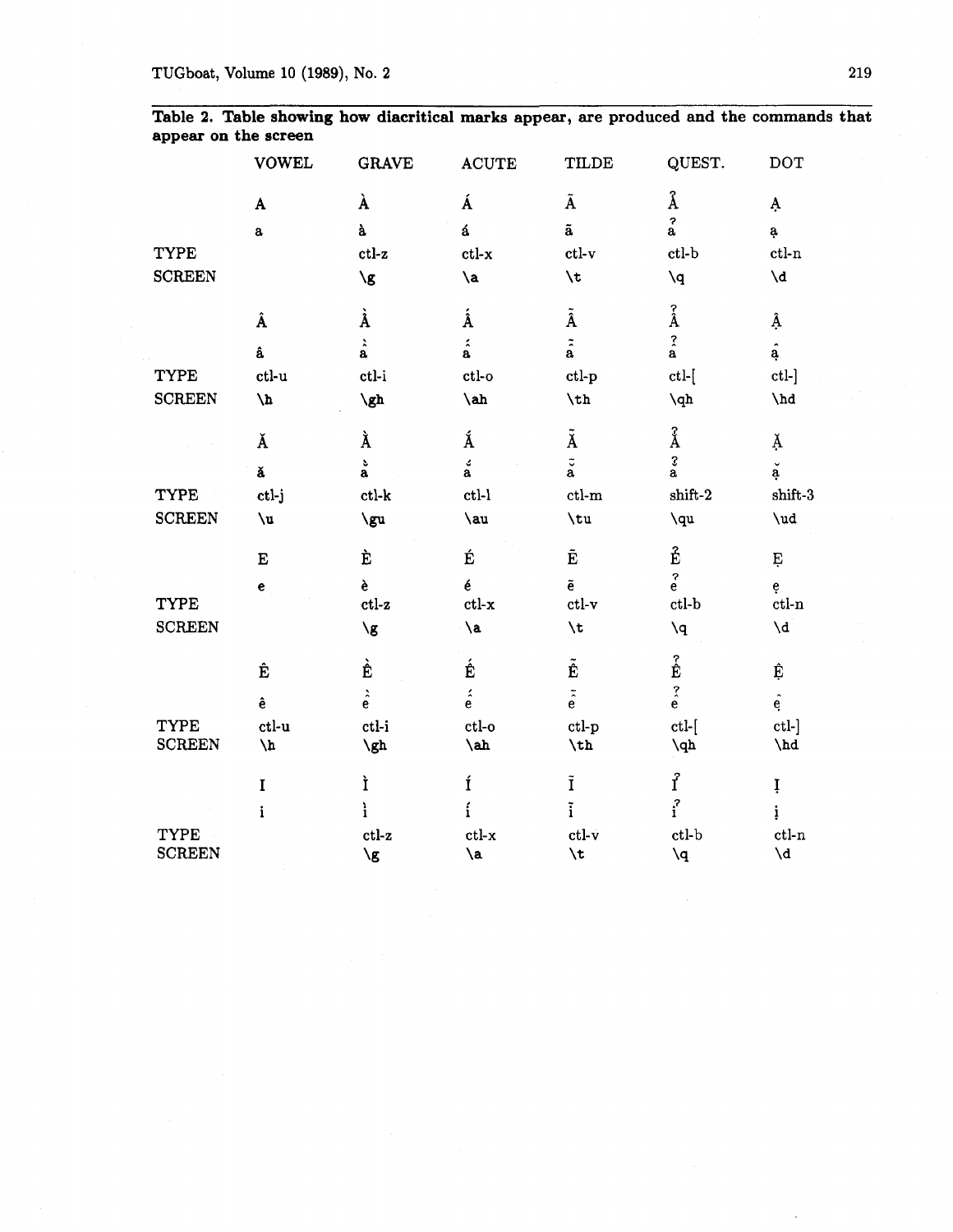|               | $\mathbf O$    | Ò                                  | Ó                     | Õ                        | $\delta$                             | Ò                                 |
|---------------|----------------|------------------------------------|-----------------------|--------------------------|--------------------------------------|-----------------------------------|
|               | $\mathbf{o}$   | ò                                  | ó                     | $\tilde{0}$              | $\begin{matrix} 2 \\ 0 \end{matrix}$ | $\mathbf{Q}$                      |
| <b>TYPE</b>   |                | $ctl-z$                            | $ctl-x$               | $\operatorname{ctl-v}$   | $ctl-b$                              | $ctl-n$                           |
| <b>SCREEN</b> |                | $\sqrt{g}$                         | \a                    | $\sqrt{t}$               | ١q                                   | $\mathsf{b}/\mathsf{d}$           |
|               | Ô              | Ò                                  | $\acute{\mathrm{o}}$  | $\ddot{\delta}$          | ő                                    | Ô.                                |
|               | ô              | $\delta$                           | $\acute{\hat{\rm o}}$ | $\tilde{\hat{o}}$        | $\hat{c}$                            | $\hat{\mathbf{Q}}$                |
| TYPE          | $ct1-u$        | ctl-i                              | ctl-o                 | ctl-p                    | $ctl-$                               | ctl-                              |
| <b>SCREEN</b> | $\sqrt{v}$     | $\sqrt{gh}$                        | $\lambda$ ah          | $\hbar$                  | $\sqrt{dp}$                          | $\Delta$                          |
|               | $\mathbf U$    | Ù                                  | Ú                     | Ũ                        | Ů                                    | U                                 |
|               | $\mathbf u$    | ù                                  | ú                     | ũ                        | $\mathbf{P}$<br>u                    | $\mathbf{\mu}$                    |
| TYPE          |                | $ctl-z$                            | $ctl-x$               | $ct$ l-v                 | $ctl-b$                              | $ctl-n$                           |
| <b>SCREEN</b> |                | \g                                 | $\lambda$ a           | \t                       | $\mathbf{q}$                         | ١d                                |
|               | $\pmb{\sigma}$ | $\mathbf{\hat{c}}$                 | $\acute{\sigma}$      | $\tilde{\mathbf{o}}$     | $\overset{?}{\alpha}$                | $\dot{\mathbf{Q}}$                |
| TYPE          | $ctl-q$        | $ctl-w$ *                          | $ct$ - $e^*$          | $ctl-r$ *                | $ctl-t$ $*$                          | $ctl-y$ *                         |
| <b>SCREEN</b> | $\lambda$ ob   | \bg o\s                            | $\ba$ o\s             | $\b{t}$ o/s              | $\log o/s$                           | \bd o\s                           |
|               | $\mathbf{u}$   | ù                                  | ú<br>$\sim 10^{11}$ m | $\tilde{\mathbf{u}}$     | $\frac{2}{u}$                        | ų                                 |
| <b>TYPE</b>   | $ct1-a$        | $\mathsf{ctl}\text{-}\mathsf{s}$ * | $ctl-d$ *             | $\operatorname{ctl-f}$ * | $ctl-g$ *                            | $\operatorname{ctl-h}\nolimits$ * |
| <b>SCREEN</b> | $\mathbf{u}$   | \bg u\s                            | \ba u\s               | \bt u\s                  | $\log u$ s                           | \bd u\s                           |
|               | $\mathbf{o}$   | Ò                                  | $\acute{\sigma}$      | $\tilde{\mathbf{o}}$     | $\delta$                             | $\mathsf{O}$                      |
| <b>TYPE</b>   | ctl-c $q^*$    | ctl-c $\le^*$                      | $ctl-c e$ *           | ctl-c $\mathbf{r}$ *     | ctl-c t $^\ast$                      | ctl-c y *                         |
| <b>SCREEN</b> | $\cosh$        | \cobg                              | \coba                 | \cobt                    | \cobq                                | \cobd                             |
|               | U              | Ù                                  | Ú                     | $\tilde{\mathbf{U}}$     | $\stackrel{?}{\Psi}$                 | Ų.                                |
| <b>TYPE</b>   | ctl-c a *      | ctl-c s $*$                        | ctl-c d $*$           | ctl-c f $^\star$         | $ctl-c$ g *                          | ctl-c h $^{\ast}$                 |
| <b>SCREEN</b> | \cub           | \cubg                              | \cuba                 | \cubt                    | \cubq                                | \cubd                             |

\* indicates that the control sequence introduces its own letter and hence the letter present in the text must be deleted.